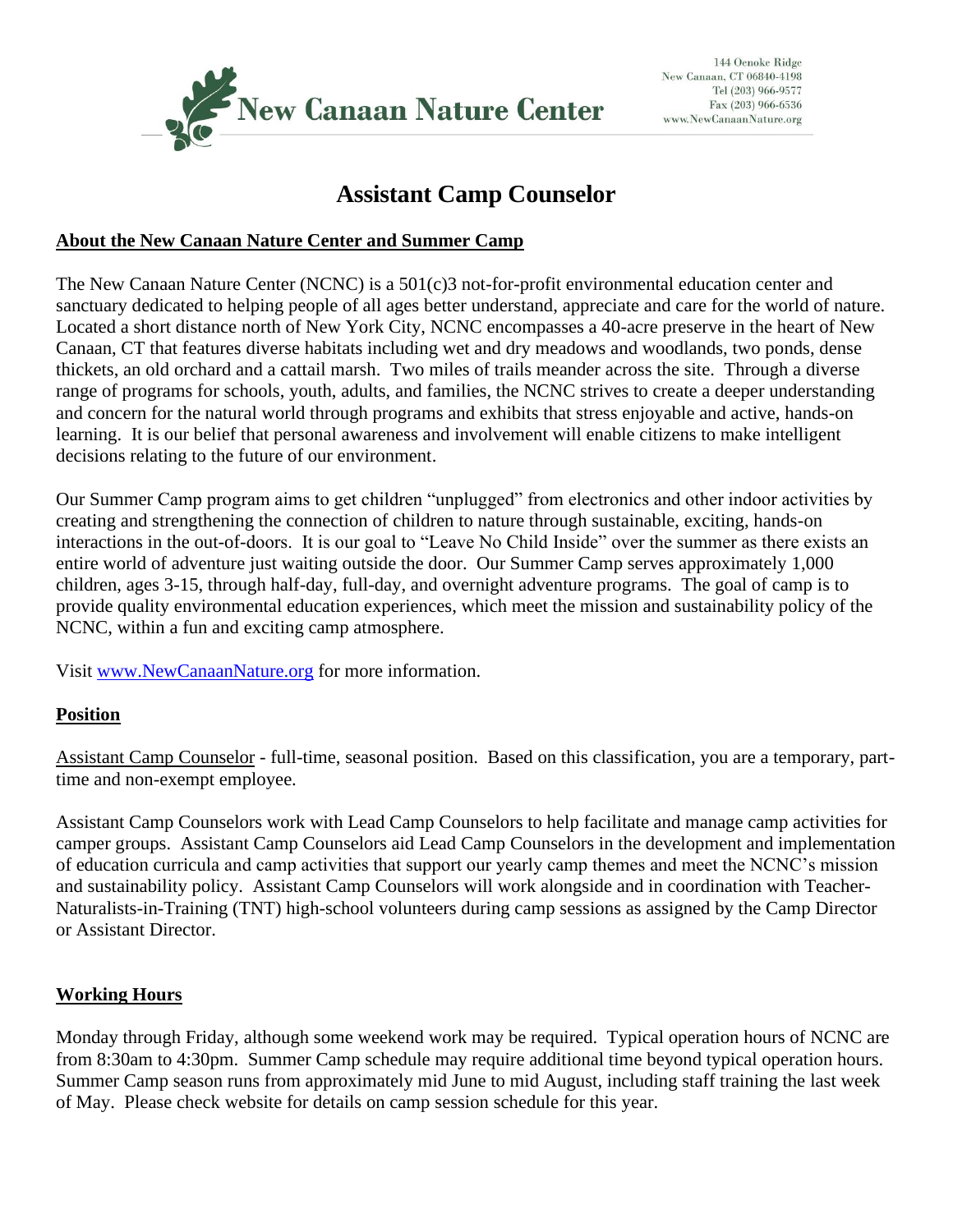

# **Qualifications/Requirements**

*The Assistant Camp Counselor must:*

- A. Be pursuing (or have the intent to pursue) coursework in Environmental Education, Biological Sciences, Education, Outdoor Recreation or other related field.
- B. Have experience and/or knowledge in environmental/outdoor education, formal and/or informal teaching, camps or similar experience working with children in a responsible and professional setting. *(Prior summer camp experience a plus).*
- C. Be able to work well as part of a team and interact well with visitors
- D. Possess the physical ability to work actively throughout the property in a variety of weather conditions.
- E. Hold and maintain throughout the duration of camp valid certification in the following: First Aid/CPR and Epi-pen/Medical Administration. **If not current, must be willing to obtain valid certification prior to the start of the camp season.**
- F. Possess a valid health/vaccination record (*required*).
- G. Possess enthusiasm for working with children and a sense of humor.
- H. Be 18 years of age or older.

# **I. Program**

#### *Duties Include:*

- A. Quality Programming
	- i. Maintaining CT state standards for summer camp operation, assisting with camper forms and other paperwork as needed.
	- ii. Ensuring that programs and activities meet camp goals, as well as the nature center mission and sustainability policy.
	- iii. Working with the Camp Counselors, Instructors, Resident EE Staff, Camp Director, and other NCNC staff to provide high quality education experiences to all NCNC Summer Camp participants and TNT volunteers.
- B. Camp Curricula & Activities
	- i. Assist the Lead Camp Counselor with enacting interactive and interdisciplinary nature camp programming for PreK-4<sup>th</sup> grade that maximizes use of our NCNC outdoor classroom space.
	- ii. Provide enthusiastic and innovative instruction in coordination with Lead Camp Counselor teaching through hands-on and inquiry-based methods that encourage exploration, awareness, appreciation, and stewardship of the natural environment.
	- iii. Support education lessons provided by Resident EE specialists and co-teach programs in ecology, environmental and physical science, and general environmental education.
	- iv. Assist in safely leading groups of up to 18 children in an outdoor setting while enacting solid group/behavior management protocols (handle camper adjustments in a caring and ageappropriate manner)
	- v. Help to ensure accurate check-in/check-out of campers, greet parents.
	- vi. Assist during snack and lunch breaks, preparing food as necessary
	- vii. Lead the entire camp in games, songs and activities by own volition and as assigned by the Camp Director or Assistant Director.
	- viii. Handle/teach with captive wildlife as your training allows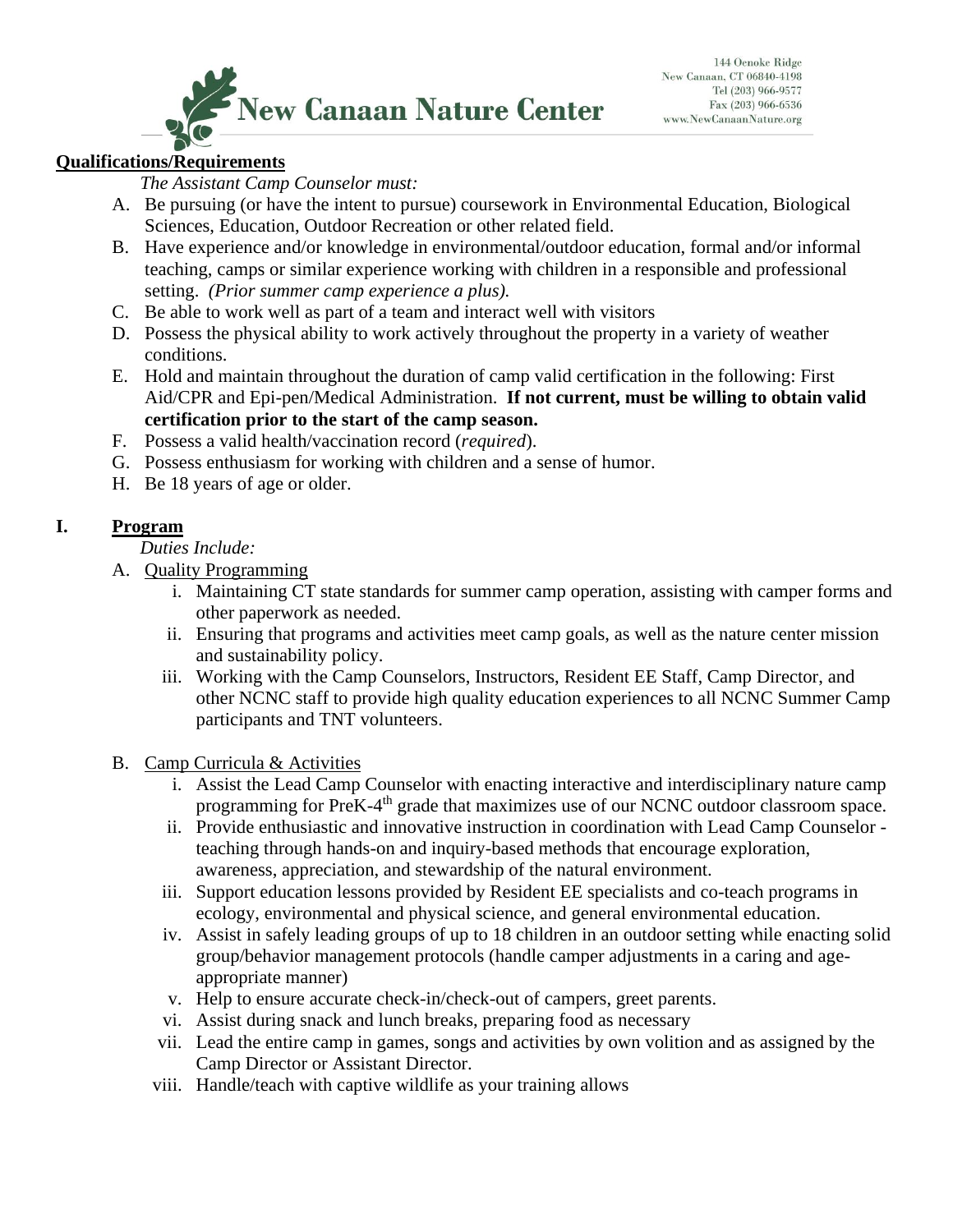

# C. Teacher-Naturalist in Training (TNT) Program

- i. Work alongside and in coordination with all Teacher/Naturalist in Training (TNT) volunteers assigned to your camp group
- D. Coordination & Logistics
	- i. Coordinate with the Lead Camp Counselor for the implementation of logistical plans, curriculum development and transportation schedules.
	- ii. Help to increase sustainable and eco-friendly components of camp programs.

#### **II. Camper Health & Safety**

*Duties Include:*

- A. Recognizing and appropriately responding to hazards and emergencies.
- B. Maintaining CT state youth camp standards for instructor to camper ratios.
- C. Encouraging the personal and social development of children.
- D. Observing children and reporting all accidents, significant illnesses, and/or signs of physical, emotional, or sexual abuse to the Camp Director.
- E. Supervising participants and ensuring the safety of all campers.

# **III. Records**

*Maintain accurate records:*

- A. Update health and attendance records on a daily basis.
- B. Protect the confidentiality of the participant's records.
- C. Ensuring proper records and storage for any camper medications within Medication protocol of camp.

#### **IV. Supervision and Support**

*Assistant Camp Counselors report to the Assistant Director and/or Camp Director.*

A. Work with and provide support to Lead Camp Counselors.

# **V. Attendance**

*The Assistant Camp Counselor must:*

- A. Attend staff training prior to the start of camp.
- B. Attend all morning staff check-ins & afternoon staff debriefs
- C. Attend all staff meetings and any other scheduled meetings.
- D. Complete the entire length of the summer as agreed upon in his/her contract.
- E. Realize this position is exempt from overtime unless approved in advance by Camp Director.

#### **VI. Miscellaneous**

*The Assistant Camp Counselor must be willing and prepared to assume other appropriate duties as assigned by the Camp Director or Assistant Director.*